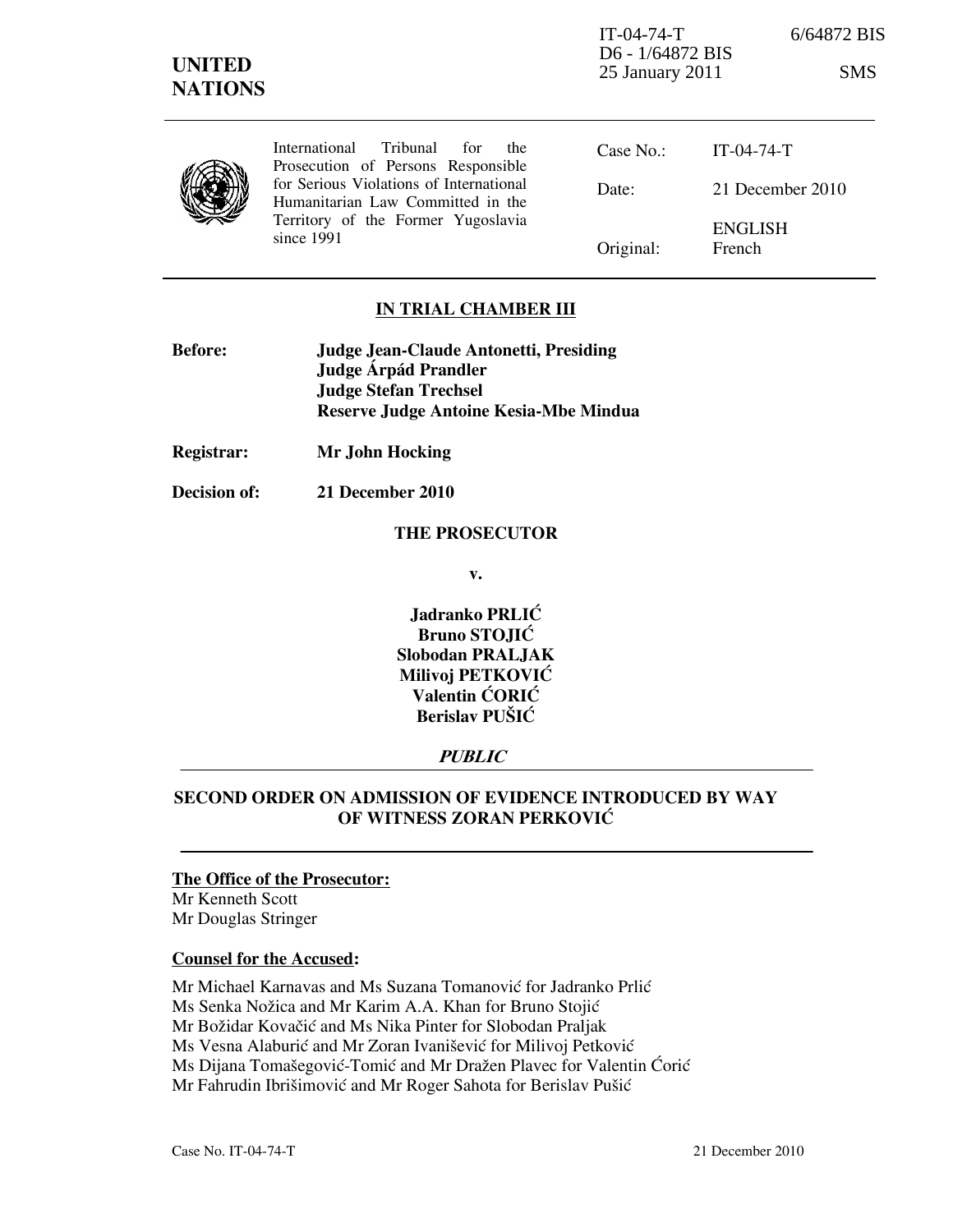TRIAL CHAMBER III ("Chamber") of the International Tribunal for the Prosecution of Persons Responsible for Serious Violations of International Humanitarian Law Committed in the Territory of the Former Yugoslavia since 1991 ("Tribunal"),

SEIZED OF "Jadranko Prlić's Motion for a Decision Concerning Proposed Documentary Evidence Tendered in Relation to Witness Zoran Perković", filed publicly by Counsel for the Accused Prlić ("Prlić Defence") on 15 December 2010 ("Motion"), whereby the Prlic Defence requests that the Chamber rule on the admissibility of 18 exhibits introduced during the testimony of Zoran Perković,<sup>1</sup>

NOTING the "Order on Admission of Evidence Relating to Witness Zoran Perković", issued publicly by the Chamber on 9 October 2008 ("Order of 9 October 2008"), whereby the Chamber specifically admitted several of the proposed exhibits tendered for admission by the Prlić Defence, $2$ 

CONSIDERING that, in support of the Motion, the Prli} Defence alleges that the Chamber neglected to decide upon the 24 exhibits tendered for admission through its IC List 00838 by way of Witness Zoran Perković;<sup>3</sup> it notes that, of these 24 exhibits, 8 were admitted into evidence through various decisions the Chamber rendered, $4$  and presently requests that the Chamber rule upon the admissibility of 18 exhibits,<sup>5</sup>

CONSIDERING that the Chamber notes, as the Prli} Defence rightly mentions, that in the Order of 9 October 2008, it neglected to decide upon the 24 exhibits tendered for admission in connection with the testimony of Zoran Perković appearing on the  $2$ final pages of the IC List  $00838$ ,<sup>6</sup>

-

<sup>&</sup>lt;sup>1</sup> Motion, para. 7, discussing the following Proposed Exhibits: 1D 01879, 1D 01881, 1D 01912, 1D 01949, 1D 01955, 1D 02011, 1D 02012, 1D 02038, 1D 02052, 1D 02058, 1D 02112, 1D 02126, 1D 02212, 1D 02305, 1D 02722, 1D 02723, 1D 02724 and 1D 02749.

 $2^2$  See IC List 00838, listing the proposed exhibits tendered for admission by the Prlić Defence via the testimony of Zoran Perković.

<sup>&</sup>lt;sup>3</sup> Motion, para. 1, citing Exhibits 1D 01879, 1D 01880, 1D 01881, 1D 01892, 1D 01912, 1D 01949, 1D 01955, 1D 02011, 1D 02012, 1D 02038, 1D 02052, 1D 02058, 1D 02112, 1D 02113, 1D 02126, 1D 02212, 1D 02305, 1D 02518, 1D 02722, 1D 02723, 1D 02724, 1D 02749, 1D 02811 and 1D 02953.

<sup>4</sup> Motion, paras 3-4, citing Exhibits 1D 02212, 1D 02305, 1D 02722, 1D 02723, 1D 02724, 1D 01892, 1D 02011 and 1D 01880.

<sup>&</sup>lt;sup>5</sup> Motion, para. 7.

<sup>6</sup> These are exhibits 1D 01879, 1D 01880, 1D 01881, 1D 01892, 1D 01912, 1D 01949, 1D 01955, 1D 02011, 1D 02012, 1D 02038, 1D 02052, 1D 02058, 1D 02112, 1D 02113, 1D 02126, 1D 02212, 1D 02305, 1D 02518, 1D 02722, 1D 02723, 1D 02724, 1D 02749, 1D 02811 and 1D 02953 in the IC List 00838.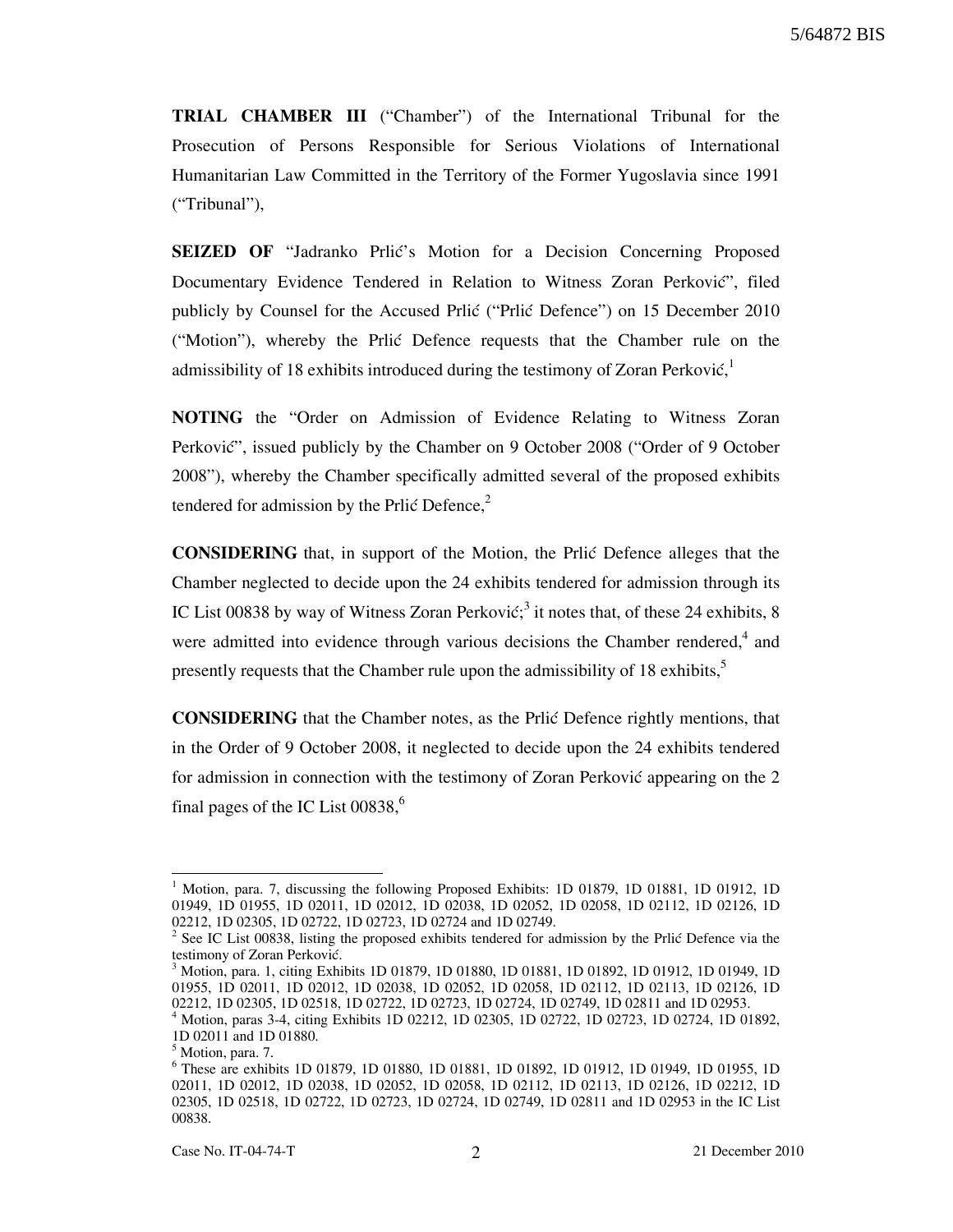CONSIDERING, as an initial matter, that the Chamber notes that, of these 24 exhibits, 8 of them<sup>7</sup> were admitted through various decisions by the Chamber and that the request for their admission is now moot, as stated in the Annex attached to this Order,

CONSIDERING that we ought now therefore to analyze the admissibility of 16 remaining Proposed Exhibits which were tendered for admission by the Prlić Defence through its IC List 00838 which have not yet appeared in a decision by the Chamber, $\delta$ 

CONSIDERING that the Chamber has examined each of the 16 exhibits tendered on the basis of the criteria for admissibility described in its Decision on Admission of Evidence of 13 July 2006 ("Decision of 13 July 2006"), as well as in the Decision Adopting Guidelines for the Presentation of Defence Evidence of 24 April 2008 ("Decision of 24 April 2008"), $\degree$ 

CONSIDERING that the Chamber has heard the objections raised by the Prosecution to the admission of certain of the Proposed Exhibits, $10$ 

CONSIDERING that the Chamber decides to admit into evidence the Proposed Exhibits marked "Admitted" in the Annex to this Order, as they were put during the hearing to Witness Zoran Perković when he appeared on 1 to 4 September 2008, and display sufficient indicia of relevance, reliability and probative value,

CONSIDERING that the Chamber decides to not admit into evidence Proposed Exhibit 1D 01880, marked "Not Admitted" in the Annex to this Order, for the reason set forth in said Annex,

-

<sup>7</sup> 1D 01892, 1D 02011, 1D 02038, 1D 02212, 1D 02305, 1D 02722, 1D 02723 and 1D 02724.

<sup>8</sup> 1D 01879, 1D 01880, 1D 01881, 1D 01912, 1D 01949, 1D 01955, 1D 02012, 1D 02052, 1D 02058, 1D 02112, 1D 02113, 1D 02126, 1D 02518, 1D 02749, 1D 02811 and 1D 02953 ("Proposed Exhibits").

<sup>&</sup>lt;sup>9</sup> Guideline 8 on the Admission of Documentary Evidence through a Witness.

<sup>&</sup>lt;sup>10</sup> See IC List 00841.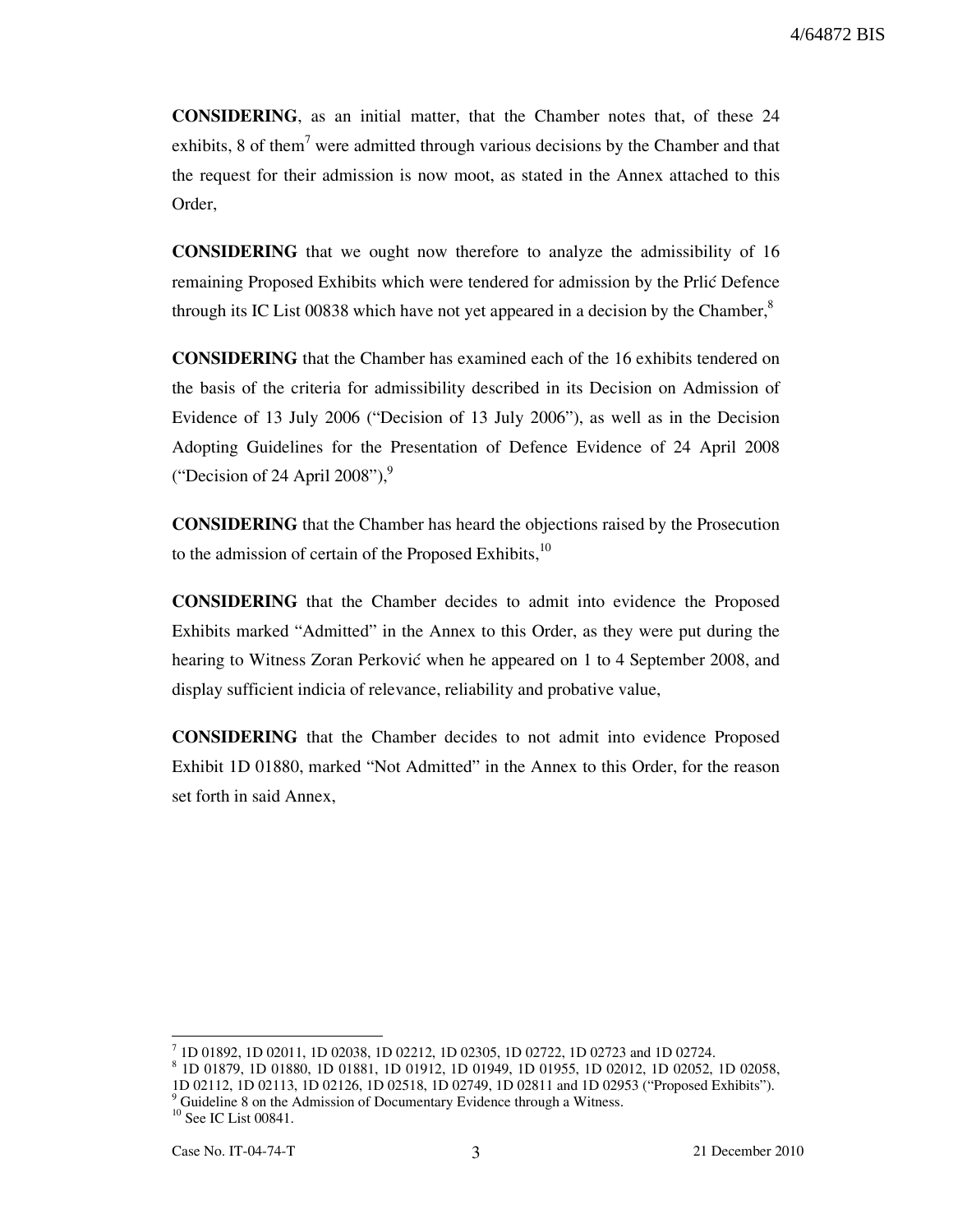## FOR THE FOREGOING REASONS,

PURSUANT TO Rules 54 and 89 of the Rules of Procedure and Evidence,

DECLARES the Motion to be MOOT with respect to Exhibits 1D 01892, 1D 02011, 1D 02038, 1D 02212, 1D 02305, 1D 02722, 1D 02723 and 1D 02724 for the reasons set forth in the Annex to this Order,

GRANTS the Motion IN PART,

DECIDES that it is proper to admit into evidence the exhibits marked "Admitted" in the Annex to this Order,

DECIDES that it is proper to admit into evidence only those e-Court pages translated into English and matching the BCS original of Exhibit 1D 02811 AND,

EXCLUDES Exhibit 01880 for the reasons set forth in the Annex to this Order.

Done in English and in French, the French version being authoritative.

/signed/

Jean-Claude Antonetti Presiding Judge

\_\_\_\_\_\_\_\_\_\_\_\_\_\_\_\_\_\_\_\_\_\_\_

The twenty-first day of December 2010 At The Hague The Netherlands

[Seal of the Tribunal]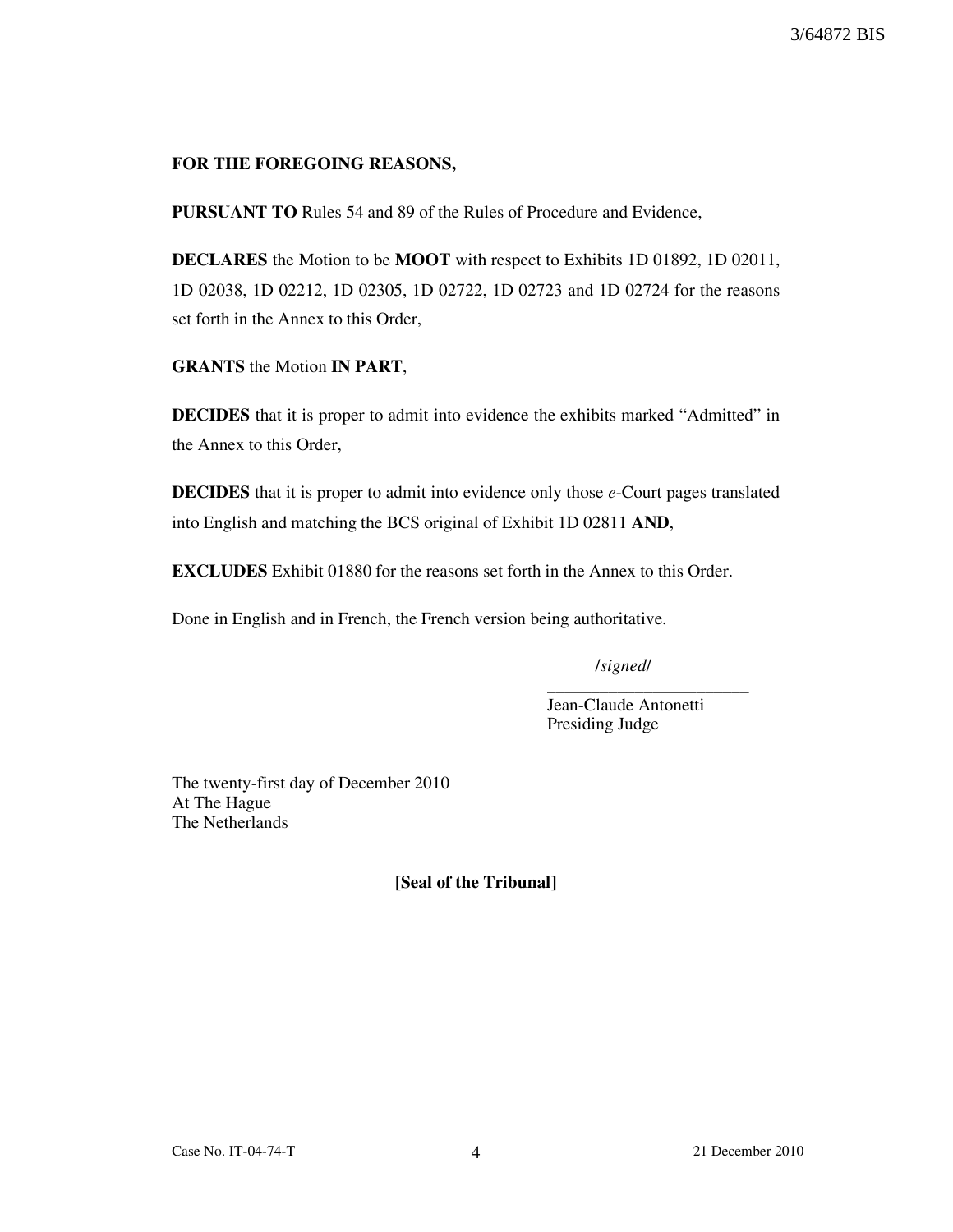# **Annex**

| <b>Exhibit Number</b> | <b>Party Proposing Admission</b> | <b>Admitted/Not Admitted/Moot</b>        |
|-----------------------|----------------------------------|------------------------------------------|
|                       | of the Exhibit                   |                                          |
| 1D 01879              | Prlić Defence                    | Admitted                                 |
| 1D 01880              | Prlić Defence                    | Not admitted (Reason: exhibit            |
|                       |                                  | identical to exhibit P 04589 already     |
|                       |                                  | admitted under the Order to Admit        |
|                       |                                  | <b>Evidence Regarding Witness Philip</b> |
|                       |                                  | Watkins, public, 30 August 2007)         |
| 1D 01881              | Prlić Defence                    | Admitted                                 |
| 1D 01892              | Prlić Defence                    | Moot (Reason: already admitted by        |
|                       |                                  | the Order Admitting Evidence             |
|                       |                                  | Related to Witness Martin Raguz,         |
|                       |                                  | public, 6 October 2008)                  |
| 1D 01912              | Prlić Defence                    | Admitted                                 |
| 1D 01949              | Prlić Defence                    | Admitted                                 |
| 1D 01955              | Prlić Defence                    | Admitted                                 |
| 1D 02011              | Prlić Defence                    | Moot (Reason: already admitted by        |
|                       |                                  | the Order Admitting Evidence             |
|                       |                                  | Related to Witness Zoran Buntić,         |
|                       |                                  | public, 1 September 2008                 |
| 1D 02012              | Prlić Defence                    | Admitted                                 |
| 1D 02038              | Prlić Defence                    | Moot (Reason: already admitted by        |
|                       |                                  | the Order Admitting Evidence             |
|                       |                                  | Regarding Witness Ilija Kožulj,          |
|                       |                                  | public, 4 February 2009                  |
| 1D 02052              | Prlić Defence                    | Admitted                                 |
| 1D 02058              | Prlić Defence                    | Admitted                                 |
| 1D 02112              | Prlić Defence                    | Admitted                                 |
| 1D 02113              | Prlić Defence                    | Admitted                                 |
| 1D 02126              | Prlić Defence                    | Admitted                                 |
| 1D 02212              | Prlić Defence                    | Moot (Reason: already admitted by        |
|                       |                                  | the Decision on Prlić Defence            |
|                       |                                  | Motion for Admission of                  |
|                       |                                  | Documentary Evidence, public, 6          |
|                       |                                  | March 2009                               |
| 1D 02305              | Prlić Defence                    | Moot (Reason: already admitted by        |
|                       |                                  | the Decision on Prlić Defence            |
|                       |                                  | Motion for Admission of                  |
|                       |                                  | Documentary Evidence, public, 6          |
|                       |                                  | March 2009                               |
| 1D 02518              | Prlić Defence                    | Admitted                                 |
| 1D 02722              | Prlić Defence                    | Moot (Reason: already admitted by        |
|                       |                                  | the Decision on Prlić Defence            |
|                       |                                  | Motion for Admission of                  |
|                       |                                  | Documentary Evidence, public, 6          |
|                       |                                  | March 2009                               |
| 1D 02723              | Prlić Defence                    | Moot (Reason: already admitted by        |
|                       |                                  | the Decision on Prlić Defence            |